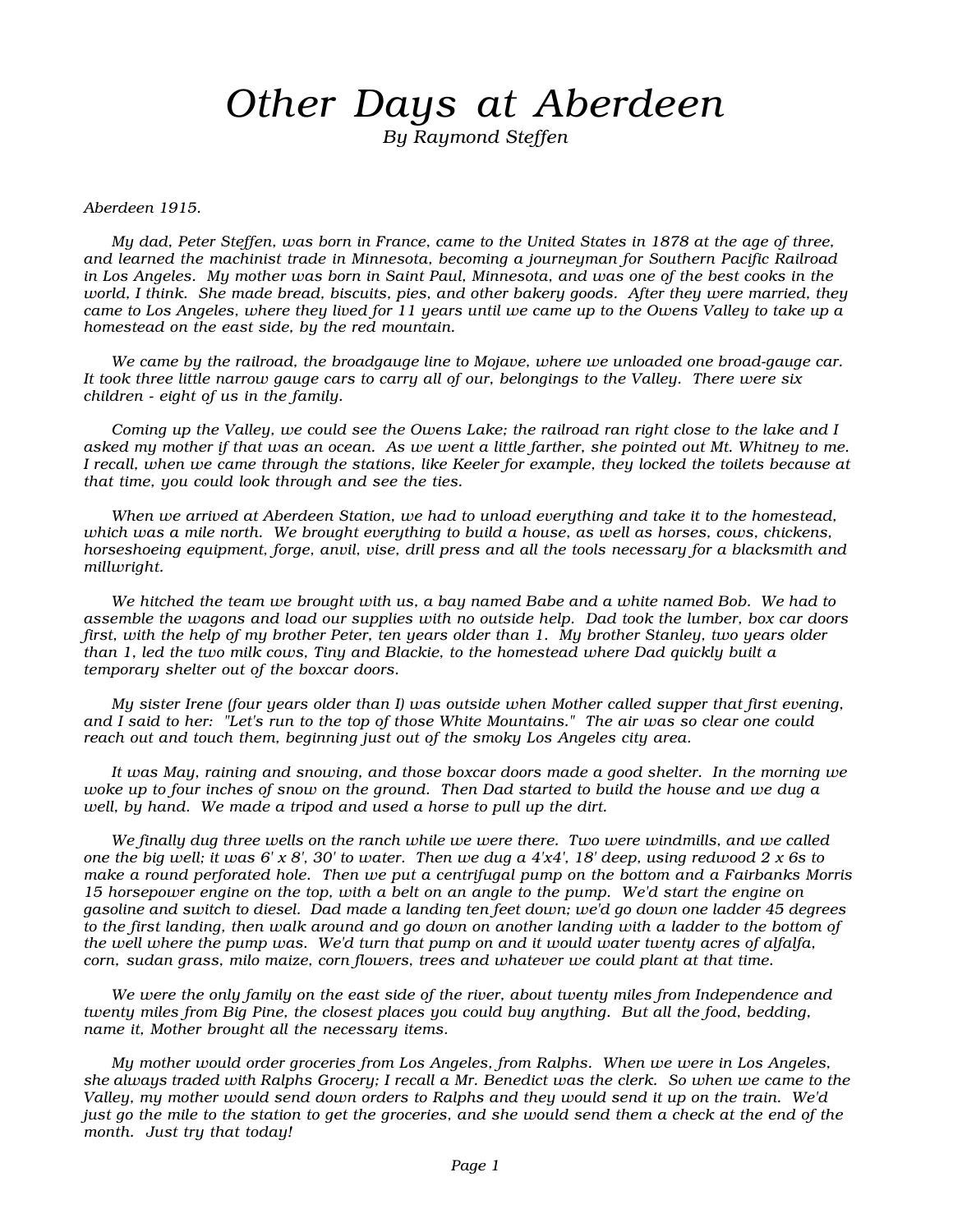We bought coffee and lard in 25 pound cans; rice, oatmeal, and cornmeal in 50 pound sacks; salt 10 pounds at a time; beans, flour, and sugar in 100 pound bags; and bacon by the slab. We got Carnation condensed milk 48 cans to a case; cocoa in 10 pound cans; Royal baking powder, dry yeast in cakes which kept a long time; salt pork in 50 pound kegs; and pepper in 2 pound cans. Crackers came in big cartons about three feet long and  $14''$  x l 4" square. Fresh fruit was not sold in the stores, but you could buy it from the farmers or gardeners. We also bought our potatoes from the farmers. In season, we stocked our cellar for the winter.

When I was eight, Dad had invited some friends from L.A. up to go duck hunting - a Mr. Miller and a Mr. Blaheart. He was busy, so he told me to take them to a place we called Calvert's Lake where there were always ducks and cottontail rabbits. Mr. Miller took the east side and Mr. Blaheart and I took the west. Mr. Miller was maybe 75 feet from us when some ducks rose up and he let loose. I got three shotgun BBs in the neck, and Mr. Blaheart got a full charge that penetrated his leather coat. No one was hurt but me, so when I went home, my mother took the shots out of my neck. The next morning, Dad's friends went back on the train and he said, "No more of that."

One time I was working with Ben Tibbets, an Indian, in his garden by Taboose Creek. We were watering and I got hungry. He told me, "If you're hungry, dig right down here." And I dug down and ate taboose nuts until I didn't have any more hunger. I also remember Siguerons, who had a homestead about six miles south of ours, at the end of our trapline, so I'd stop by to see them. Those 25 pound pails were pretty good sized buckets with a good lid and Sigueron would seal toasted bread in these buckets, which kept it very well.

In the early days on the homestead, we used to hunt ducks. We'd wait until they bunched up so we'd at least get two with one shot. At that time cartridges and shells were expensive, so we'd wait until we got something for our money!

In the winter, we set out a trap line. It went six miles south and about six miles north, on the other side of the Valley. It was my job to go down and look the traps over and get what game was in the traps. I was pretty young and always had to find a rock or a railroad fence so I could get up on the horse; he was very tame. I would possibly bring back one or two coyotes or lynx cats, or a skunk - a civet cat at that time - and some badgers, but mainly coyotes. One time I was running to a set in the sagebrush, and a lynx was hiding behind the brush, caught in a trap. As I went by, he jumped out and tore my pants off with his claw and drew a little blood on my backside. The coyotes always brought in good money during WWI. In those days if we got \$18 to \$20 a hide, we were doing excellently. Fur was really in demand.

Our closest neighbor was two miles away, a Mr. Jones at that time. He took care of the aqueduct intake. We had another neighbor, Calvert, three miles away; both were on the west side of the river.

Dad and my brother Peter built the house. It didn't seem to take very long; then of course we built the cellars, a barn, blacksmith shop, garage, granary, chicken house and fences. We got willow wood and branches from the mountains and the river; we made posts and put two branches on the bottom and two on top between the posts. Then we stuck willows in between, making a fence.

We were out in the open, so we made windbreaks from willows and sagebrush on the same order, wiring limbs to posts and stuffing them full of sagebrush. Then, when we milked our cows, we got behind the windbreaks and kept out of the north winds, which were very cold.

When the wind would blow and the fine sand would pile up by the buildings, my dad used it to grind valves when he worked on motors. It did an excellent job. When the wind blew from the south and the Owens Lake started drying, the dust off the lake bottom would come up and even darken the skies, it was so black. The smell was terrible.

My father, brother, my sister Irene, who would work out in the fields the same as the men, and I put up hay on shares. A man by the name of Winterton grew wild hay in the slough fields halfway between Aberdeen and Independence, on the east side. At lunch time, Irene would start a bonfire and make our lunch.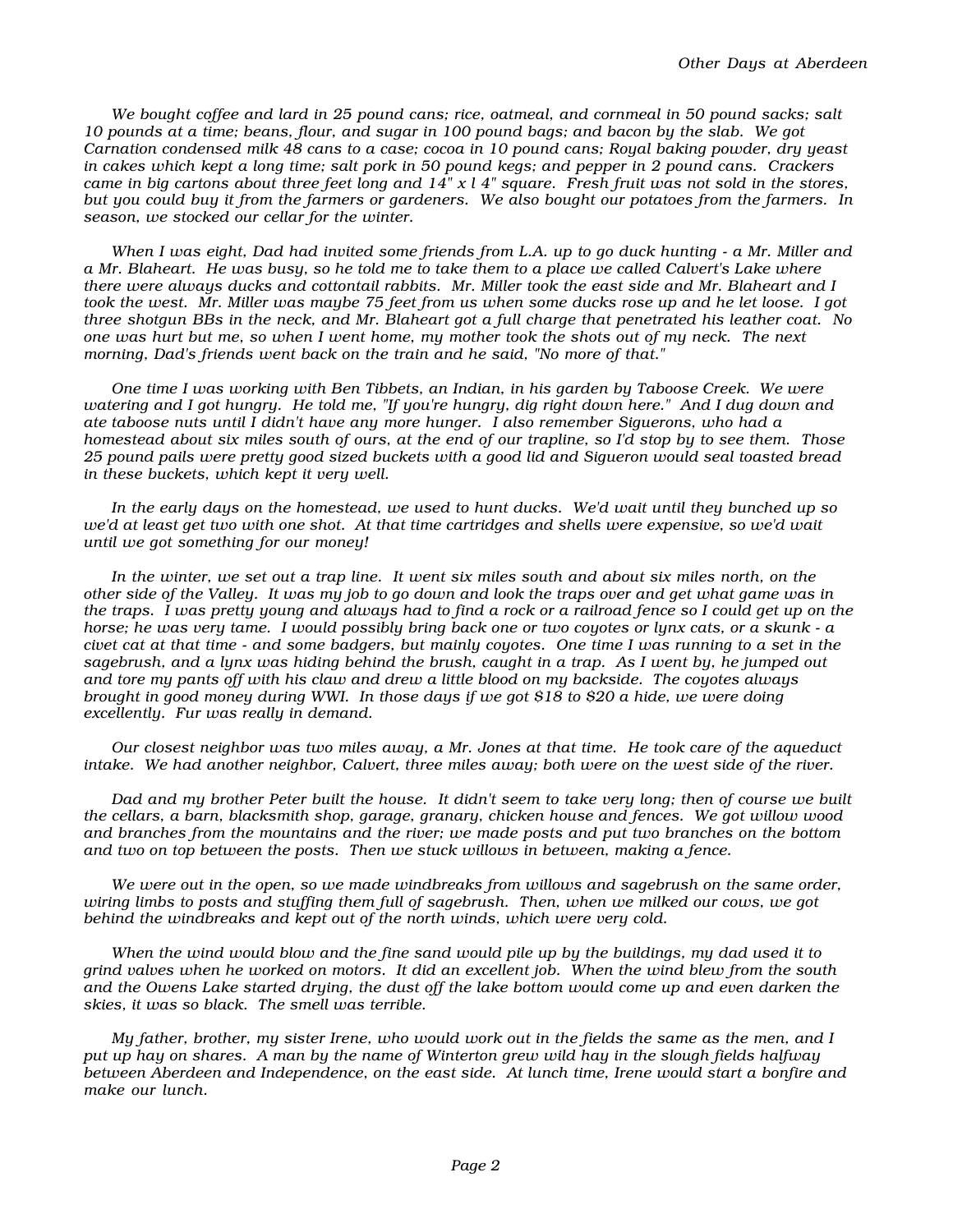We used to take cattle to market in Independence and Lone Pine. We'd have to sleep out at night on our saddle blankets. We had a little bedroll and a little lunch. We'd cook - usually potatoes and beans and bacon, and we'd probably be gone for three or four days. A lot of times when we had to round up the cows, they'd be several miles from the ranch, so if we got too far away, we'd also have to stay out. One time we met an Indian Chief on the bridge; he had a beautiful set of spirited horses and his buggy was neatly painted. He just sat in his buggy and looked at us and didn't bat an eye. His name was Vice Olds.

When we went through Independence, there was a restaurant, American style, and boy, did they put on the food! They had cakes and pies of different kinds, steaks, and platters filled with all we could eat.

My Dad and Peter went to Mina to work for the Southern Pacific. They would come down on days off and vacation, and we were all interested and excited when they were coming. Dad would go to work on the homestead and do what had to be done. He'd shoe the horses, and if a rim on the wagon wheel got loose, he'd tighten it. He showed me how to shoe horses, repair wagons and wagon wheels, welding them in the old forge, and how to repair engines and our 1914 Model T Ford.

We had bought our Model T right after WWI, in 1918. It was a good car, with a brass radiator and the gasoline tank under the seat. When we took a trip to Goldfield, over Westgard Pass out of Big Pine, the gasoline couldn't get to the carburetor, and we'd have to turn around and back up the hill. We sure thought that Ford was something, I'll tell you. It was a lot better than horses, but we did a lot of pushing and a lot of cranking!

There were lights on the body right below the windshield, one on each side, filled with kerosene. The headlights in front were Prestolite and you had to go out and light them. Of course, in those days there was no generator, no starter. Everything was magneto; when you cranked a Ford, you made your current to the spark plugs. There was only a door on the right hand side, and no door on the driver's side. We had a touring car. Of course, the first winter we lost the top; the wind just took it off and blew it away.

In the springtime, I've seen the Owens River get a mile wide. We wouldn't be able to go to town or get out of the ranch until the water receded. Of course, in later years the City of Los Angeles started taking the water and controlling it with dams, and you won't see that any more.

We put gravel on the road by the Owens River bridge where there was so much mud. We used wagons; ours was about ten feet long and four feet wide, holding about three-quarters of a ton. We put 2 x 6s on the sides and 2 x 4s on the bottom. When we dumped it, we'd take out one 2 x 4 at a time and let it fall out the bottom of the wagon.

One August, in 1918, we took off for Los Angeles in our Model T. It took two days to reach the city, with a stop at Little Lake. Coming home, a flash flood out of Freeman Gulch caught us and we were stuck in the mud and debris. We got a farmer from Lelighter to pull the Ford out with a team. It took us three days to clean the mud and debris from the car, coming up the Valley from Mojave to Olancha Station, then home to Aberdeen.

Around 1917 there were a lot of people coming in on the east side of the river, taking up homesteads: the Balls, Cowserts, Migerons, Siguerons, Smiths, and Armstrongs.

In 1918 several people died from the 'flu; one was Harry Ball, our closest neighbor. His wife had to leave because she couldn't keep up the homestead. Some others died, too, but the 'flu missed our family.

My father took sick, so my mother sent my brother Peter to get the doctor. He went to Big Pine and the doctor was gone, so he left word. On the third day after that, the doctor came to see Dad, who was still sick in bed. By that time, all the neighbors were concerned. Mrs. Calvert gave Dad a mixture of "whatever" - salt and other things. His fever broke and the illness left him, so you see what the pioneers did for doctors. My mother did the home doctoring herself.

One night we were coming home from school, my brother and I riding double, when the horse fell on my foot and broke my instep. My mother put it in a cast and it healed. Another time, my brother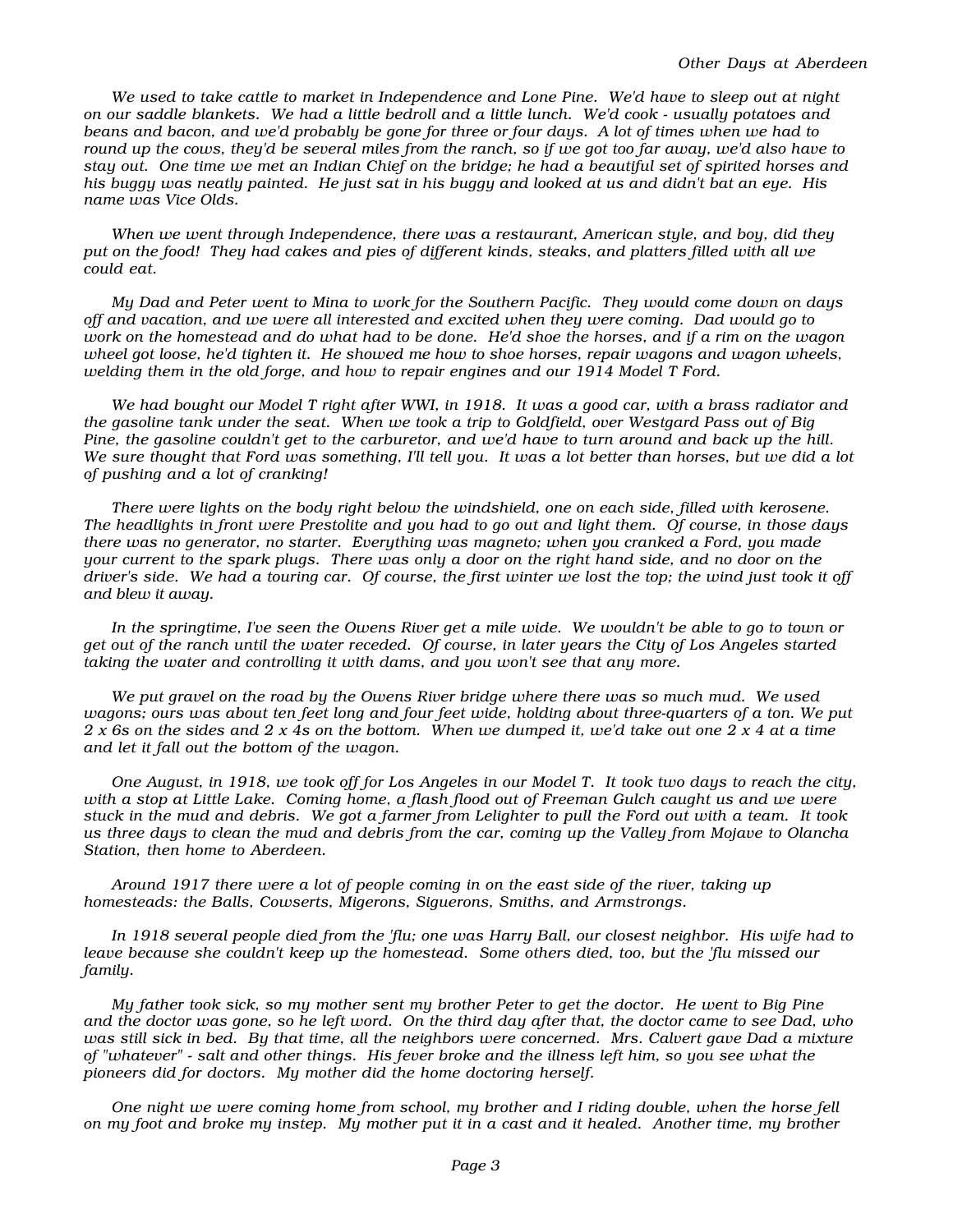and I were taking honey from our four stands of bees in the fall. We had some makeshift veils but somehow we didn't smoke the bees well enough and they got mad. You talk about killer bees! They started after me and I threw my veil off because they were getting underneath it and stinging me. I ran north in the wind fast enough that they weren't catching up with me, but I turned around to see along cone of bees coming after me. How far I ran, I don't recall, but I remember starting toward the house and passing out about three-quarters of a mile away. When I came to, I was in bed and Mother was doctor again.

One time my dad and I were going to get some wood. There was just a two-by-twelve between two bolsters for us to sit on. We hit the bottom of some ruts in ten-foot deep washouts, the two-by-twelve broke and I went right down. The wagon ran over me, but I happened to fall into a little ditch in the bottom of the wash out. It took two fingernails off of my right hand. The wagon ran over my back but the small ditch saved me from getting hurt. Dad, holding the reins, didn't get hurt. So Dad took me back to the ranch and Mother soaked my hand in some antiseptic, and she was the doctor again, always there to take care of us, regardless of the problem.

A School was five miles away, south of the Aberdeen Store. At first, there were three of us going. We took a buggy and after my sister graduated, my brother Stanley and I either rode double on a horse or took the buggy. A Japanese boy from the Aberdeen Store, named George, rode a bicycle to school. The road was sandy and my brother would turn the buggy out at the sandy ruts, but when George hit the sand he would spill and we would laugh. He would say, "Some day you no laugh!"

Sometimes we'd have to walk to school because the horse would be working on the ranch. Finally, Stanley graduated and then I took the horse alone - if I had the horse. If not, then I had to walk. Sometimes in the winter I wouldn't get home until just about dark, and boy, I can remember it was cold! It would be snowing or sleeting or windy.

One of my chores was to put the cows in the pasture by the river each morning and take them home to milk each night. The house was about 300 yards from the railroad track, the fence about 50 feet farther, then the tower line was halfway to the river, and the river approximately half a mile from the railroad fence. When I'd take the cows to pasture, the range cattle used to chase me, so I'd either make for the railroad fence, the river trees, or a highline tower. One late afternoon, going out for the cows, I saw a hobo coming my way. We had hobos up and down the railroad and they'd always beg for a meal at the ranch house before they went walking on.

This time, the hobo decided to chase me. was pretty alert, always watching for range cattle because they had horns and would attack people, even a man on a horse. When the man started after me, I ran home. No one was there but Mother and my little sister, so Mother said she'd come with me to get the cows. We got down to the tower line, about half a mile from the ranch, and here came Mr. Hobo. I don't know what they said to one another but Mother said, "If you take another step to me, I'll kill you." She took a nickel-plated forty-five caliber revolver out of her apron, and Mr. Hobo turned around and left us.

One morning, when I was putting the cows in the pasture, one of them we called Tiny stepped on a sidewinder. It bit her leg and she kicked. The snake flew through the air, but Tiny never had any ill effects that we could tell.

There were a lot of those sidewinders. There were also diamond backs and some pretty good size rattlers, but mainly sidewinders. One day my younger sister Lucille, who was then eight years old, went to the well to get water for dinner. I went to help her, and on the way back I was carrying the bucket and as we were running toward the house, a sidewinder was running right alongside of us. I told her and hollered at her, and finally just reached over and grabbed her out of the trail. That sidewinder was running just as fast as we were.

Mr. Whitecotton was a rancher on the north edge of Fort Independence. One afternoon two men on horseback stopped at our ranch and borrowed a canteen from my father. One was Mr. Whitecotton and the other a mining engineer from Los Angeles. Early the next morning, they stopped to return the canteen, very excited about the sample they took from Mr. Whitecotton's claim. A few months went by, and we heard Mr. Whitecotton fell off his wagon hauling hay and broke his neck. We never heard any more of the mining engineer, so there is a very good claim of gold and silver ore north of the red hill in the White Mountains an authentic lost mine.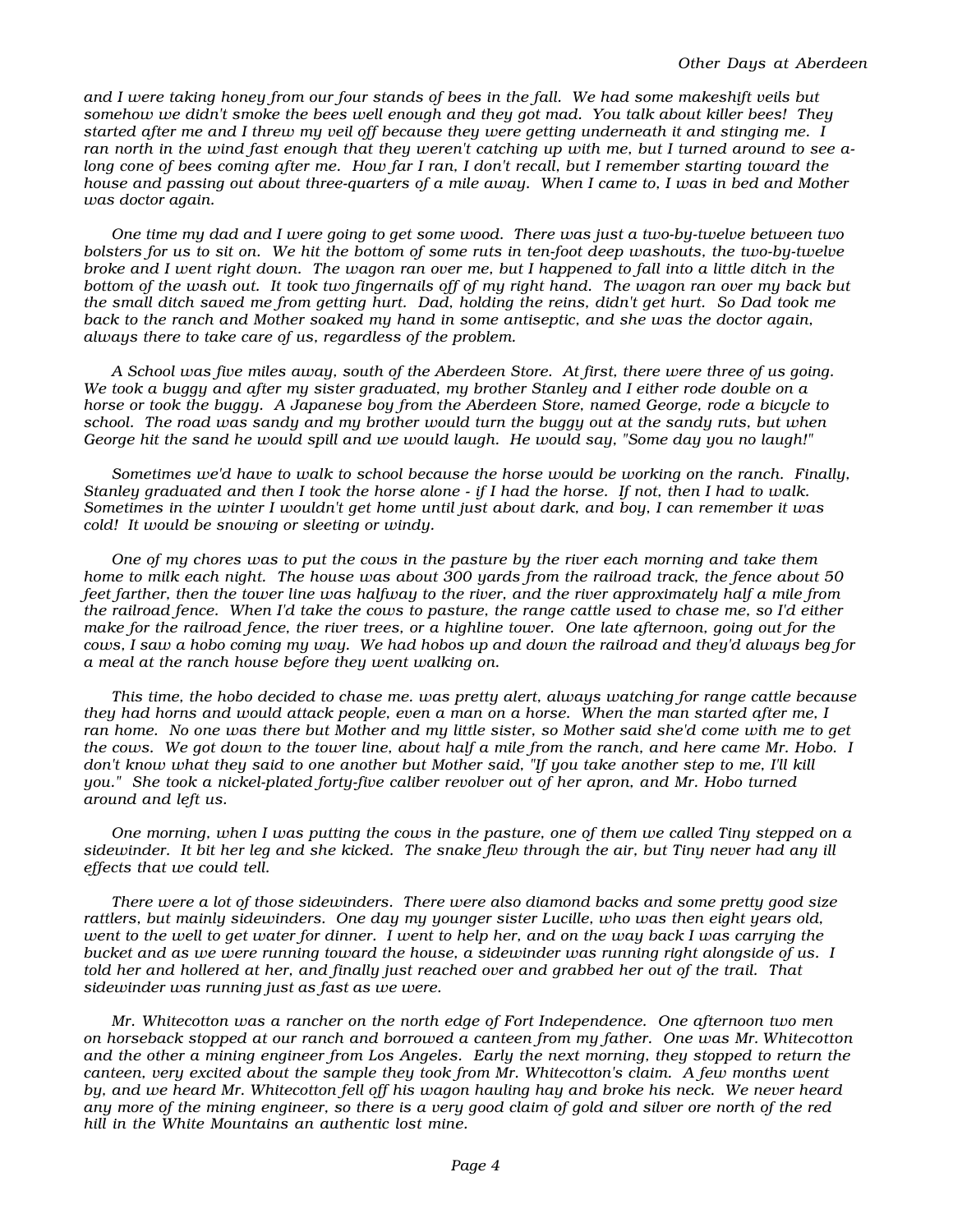While I was going to school, riding back and forth from the homestead, I believe in 1918-19, the State laid an eight-foot wide strip of concrete - cement - from Division Creek to Fish Spring Hills, as we used to call it (where Tinemaha Dam is now). Every quarter of a mile there was a turnout, and when two cars were passing, whichever was closest to the turnout waited until the other passed. The concrete was laid because so many cars stuck in the sand. The men mixed the cement right on the road and then spread it. The State didn't work people in summer in those days because of the heat; they just worked in the winter. Going north, on the south side of Fish Springs Hill, if you look to your right, or east, you can still see part of the old concrete. Brush has grown around it, but the outline can be seen. We kids took turns riding on the roller.

In the early '20s my dad thought of having what he called the Waucoba Fish and Game Club. We built a cabin up in the mountains at Waucoba Springs on the east side of the Inyos, north of Saline Valley. We had a good Indian friend by the name of Watterson who went hunting with us; he and I carried a 110 pound cook stove up there with a  $2 \times 4$  on our shoulders for the weight.

The cabin made it very good when we went hunting because we could always get out of the weather. Even though we had to sleep on the floor, we could keep dry wood and with the cook stove, make some pretty good biscuits, bacon, beans, flour, and potatoes. Some deer hunters who didn't know what they were doing went up there and burned the cabin down. We never rebuilt it.

I had started to do chores on the ranch when I was eight years old - milk the cows and get the wood, take the cows to pasture, and go out on the trap lines. Stanley was working at Fort Independence on ranches, and for the State of California.

My first job was with the Southern Pacific Railroad as a gandy dancer, changing ties and straightening rails; in the summertime, the heat would stretch the steel rails and we would have to cut out two inches at a time. Then in WWI, help was hard to get, and I was fireman on the narrow gauge from Keeler to Mina for a short time. During summer, I would work on ranches and for the State of California.

My brother was section foreman at Aberdeen. I went to work for him when I was eleven years old, as a gandy dancer. We just had to shovel and replace ties. Mr. T.L. Williamson was the railroad master on the line. One time my brother had a day off and left me in charge; we had four Mexicans working and I couldn't speak Spanish. We were out looking for broken fish plates - one inside and one outside to hold the rails together. I knew there was a passenger up and a passenger down, a freight up and a freight down, each day. We found a broken fish plate. I knew the trains had gone, but when we took the rail apart it popped right up about six inches. At that instant, around the curve, here came a special. I could just see an accident coming, because we didn't have time to stop it, so I just ran out of the way. But the Mexicans got together, stood on the rails, put half a broken fish plate back - just a bolt in each rail, the train went right over, and everybody was happy. Especially me!

We used to hold dances at the Aberdeen School. We had a four-piece orchestra, Mr. McAfee on the drums, Horace Harvey on the saxophone, my sister Irene on the coronet, and my brother Peter on the violin. Sometimes Robert Cromwell, an accomplished musician, would come, to our pleasure. People would come from Big Pine, Lone Pine, Bishop, and Independence and have a lot of fun.

We charged the men \$1 and the ladies were free. We paid the overhead for the school building. When Les McAfee wanted to dance, I would keep time on the drums. My brother Stanley was called "The Shiek of Aberdeen" by Mrs. Bell and Mrs. Vaughn.

In 1922 we also paid for the first radio in the Valley there, an Atwater Kent. We received KHJ and KFI, and would listen before the dances while we were putting wax on the floor and bales of hay around to sit on, and during suppers, box socials, and meetings. As time went on people had to leave the Valley because it was drying up and there was no work, so we had to eliminate the dances. One can see where the old school was, just south of Gooddale Creek.

My brother Stanley would go to Saline Valley with a Mr. Bev Hunter and get wild horses. Mr. Hunter, the son of a guide and packer out of Lone Pine, was an excellent horseman, and he told me my brother was an excellent shot. He said Stanley could take a pistol and while riding a horse, shoot